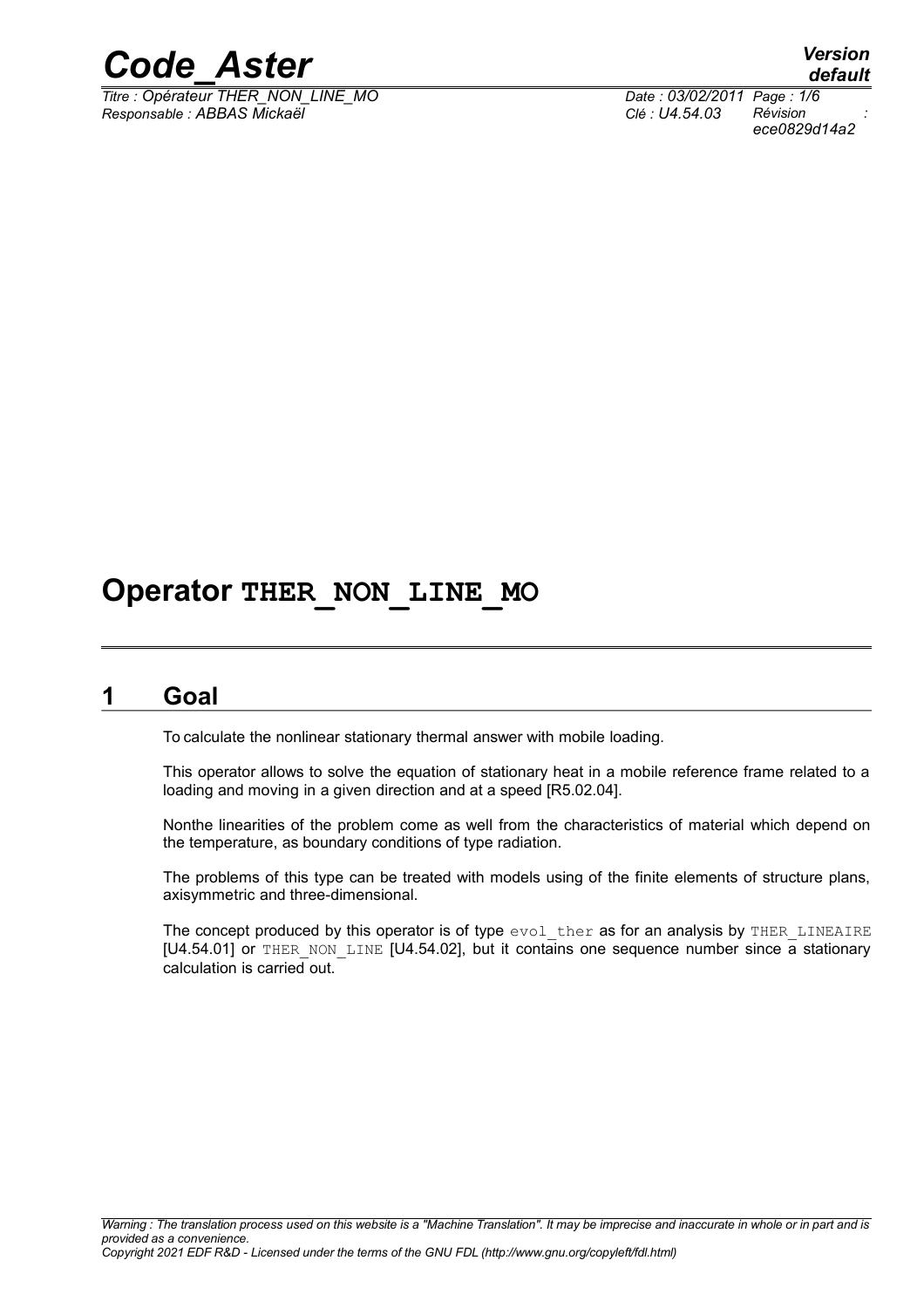*Titre : Opérateur THER\_NON\_LINE\_MO Date : 03/02/2011 Page : 2/6 Responsable : ABBAS Mickaël Clé : U4.54.03 Révision :*

*ece0829d14a2*

## **2 Syntax**

**)**

temper [evol\_ther] = THER\_NON\_LINE\_MO

| $\overline{ }$ |   | MODEL                                                   | $=$                              | $Mo$ ,          |                                                                                                                                                                                  | [model]                              |
|----------------|---|---------------------------------------------------------|----------------------------------|-----------------|----------------------------------------------------------------------------------------------------------------------------------------------------------------------------------|--------------------------------------|
|                |   | $CHAM$ MATER $=$                                        |                                  | chmat,          |                                                                                                                                                                                  | [cham mater]                         |
|                |   | EXCIT<br>$\mathbf{r} = \mathbf{r}$                      | $\_$ $\mathcal{F}$<br>$)$ ,      | $LOAD = tan k,$ |                                                                                                                                                                                  | [char ther]                          |
|                | ♦ | ETAT INIT                                               | $=$ $F$ (<br>$\Diamond$<br>$)$ , |                 | $\bullet$ EVOL_THER = temp,<br>NUME_ORDRE= / $\begin{array}{cc} \text{nuini\_evol,} \\ \text{0,} \end{array}$                                                                    | [evol ther]<br>$[\;1\;]$<br>[DEFECT] |
|                | ♦ | CONVERGENCE                                             | $=$ F<br>♦<br>♦<br>$)$ ,         |                 | $\Diamond$ CRIT TEMP RELA = / 1.E-3,<br>CRIT_ENTH_RELA = $/$ testr, [R]<br>CRIT_ENTH_RELA = $/$ 1.E-2, [DEFECT]<br>/ testl, [R]<br>ITER GLOB MAXI = $/$ 10, [DEFECT]<br>/ iterl, | [DEFECT]<br>[R]                      |
|                | ♦ | SOLVEUR = $F$ (<br>to see document [U4.50.01]<br>$\,$ , |                                  |                 |                                                                                                                                                                                  |                                      |
|                | ♦ | TITLE =                                                 | title,                           |                 |                                                                                                                                                                                  | $[1$ Kn]                             |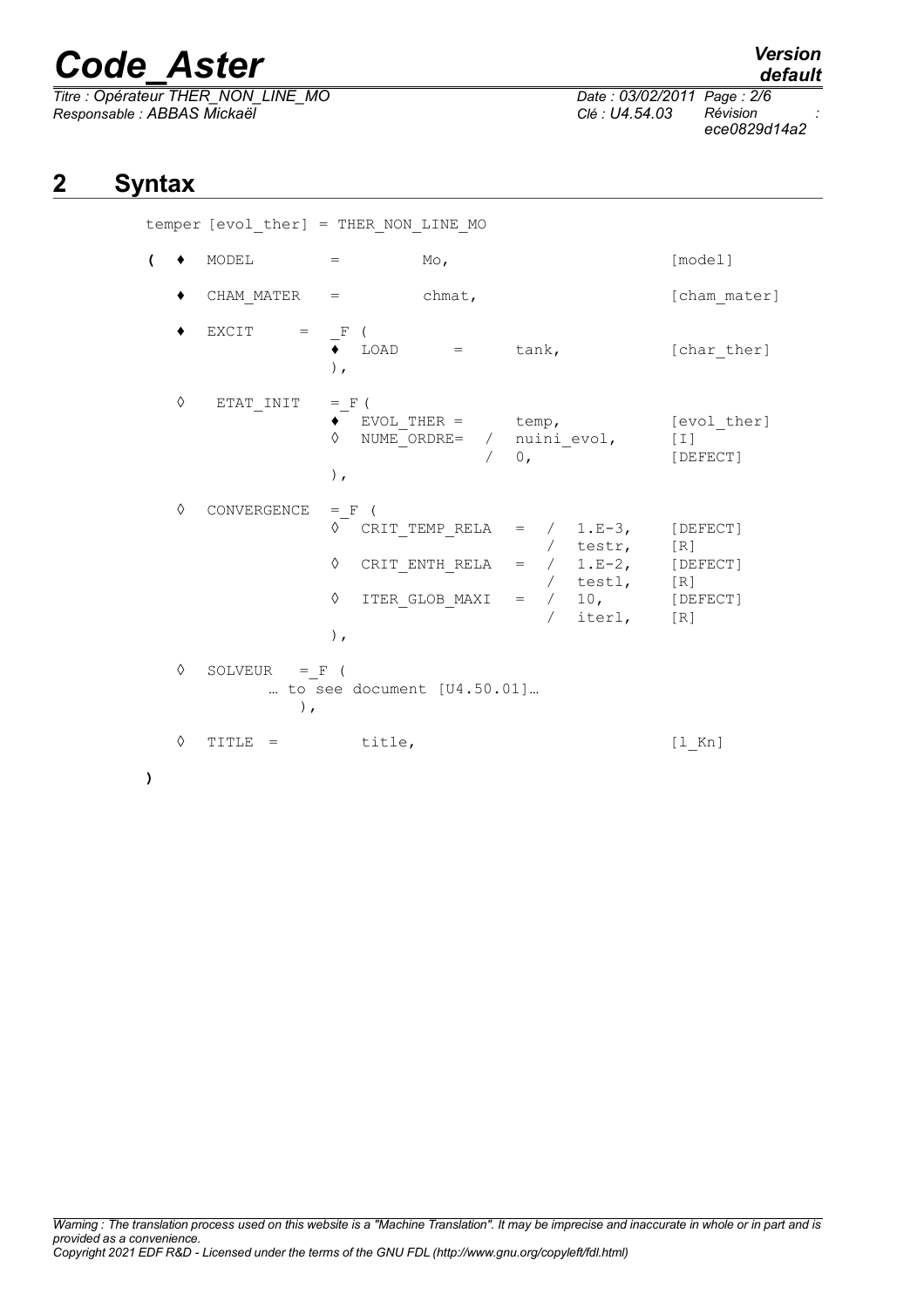*Titre : Opérateur THER\_NON\_LINE\_MO Date : 03/02/2011 Page : 3/6 Responsable : ABBAS Mickaël Clé : U4.54.03 Révision :*

*ece0829d14a2*

### **3 Operands**

#### **3.1 Operand MODEL**

 $MODEL = MO$ 

Name of the model whose elements are the object of thermal calculation.

#### **3.2 Operand CHAM\_MATER**

 $CHAM$  MATER = chmat

Name of the affected material field on the model.

#### **3.3 Keyword EXCIT**

 $EXCIT =$ 

Keyword factor allowing to define several loadings. For each occurrence of the keyword factor, one defines a time-constant load.

#### **3.3.1 Operand LOAD**

 $LOAD = tank$ 

Concept of the type load product by AFFE CHAR THER or by AFFE CHAR THER  $F$  [U4.44.02].

#### **Important remarks:**

*For each occurrence of the keyword factor EXCIT various concepts tank used must be built on the same model Mo .*

*In addition, the operator AFFE\_CHAR\_THER or AFFE\_CHAR\_THER\_F must obligatorily inform under the keyword factor CONVECTION a concept of the type cham\_no\_DEPL\_R defining the rate of travel of the field and product by CREA\_CHAMP .*

*It is necessary to take care to define boundary conditions coherent with the run of the part (or of the loading, according to the selected reference frame) and the assumption of stationnarity:*

*If the solid is animated of a uniform translatory movement at constant speed, it is equivalent to consider the calculated field of temperature:*

- *like a photograph at a given moment,*
- *or like a temporal succession of the map of temperature in a section of fixed, orthogonal X-coordinate with the direction of run.*



*Thus, downstream in space (early in time), the boundary condition on the edge of the part must impose the temperature of the part before arrives the mobile loading. Upstream in space (or late in time), a heat flux no one (adiabaticity) guarantees the assumption of stationnarity.*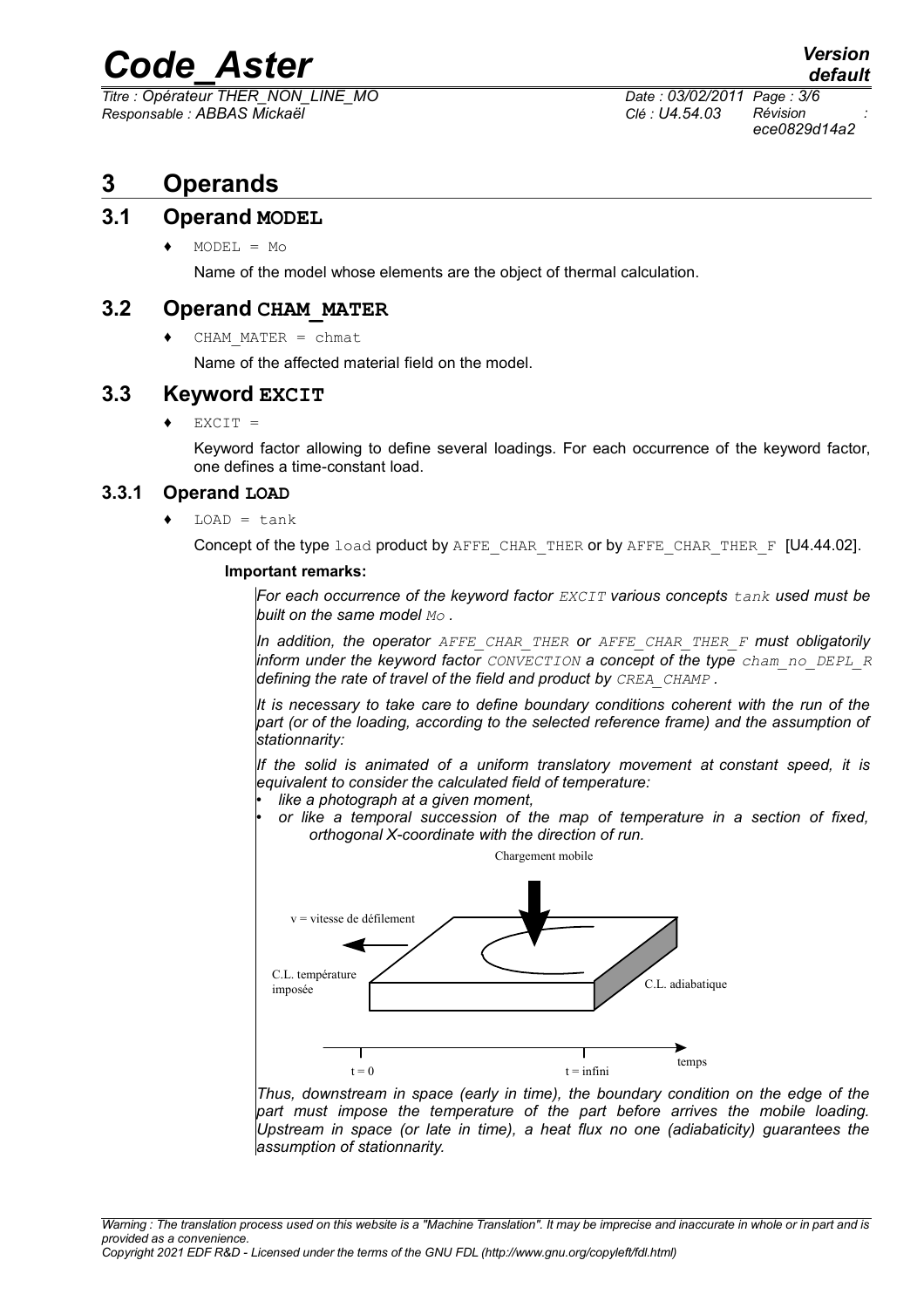*Titre : Opérateur THER\_NON\_LINE\_MO Date : 03/02/2011 Page : 4/6 Responsable : ABBAS Mickaël Clé : U4.54.03 Révision :*

*ece0829d14a2*

#### **3.4 Keyword STATE\_INIT**

#### ◊ ETAT\_INIT

Allows to define the initial field from which calculation in pointer under condition of stationnarity is carried out.

#### **3.4.1 Operand EVOL\_THER**

#### ♦ EVOL\_THER = temp

Name of the structure of data of the type evol ther of which is extracted the field of temperature from which the solution with the problem is calculated.

#### **3.4.2 Operand NUME\_ORDRE**

◊ NUME\_ORDRE = / nuini\_evol 0 [DEFECT]

Sequence number of the field to be extracted from this structure of data.

#### **Note:**

*For this kind of calculation, there is no initial condition to define (it is defined with a boundary condition on an edge of the field defined by the model). But, one can nevertheless only carry out stationary calculation starting from a field of temperature already calculated as solution of the problem for part of the load. That can be useful if the application of the totality of the loading makes convergence difficult. One can then connect several resolutions with a loading which evolves gradually and take as reiterated first of a calculation running the solution of preceding calculation. Concretely, the keyword then is used STATE\_INIT to define the field of temperature with which one wants to initialize current calculation.* 

#### **3.5 Keyword CONVERGENCE**

◊ CONVERGENCE =

Allows to define the values associated with the convergence criteria:

#### **3.5.1 Operand CRIT\_TEMP\_RELA**

$$
\Diamond \quad \text{CRIT\_TEMP\_RELA} = / 1.e-3
$$
\n
$$
/ \text{testr}
$$

The algorithm continues the iterations as long as the relative variation of reiterated is higher than testr.

$$
\left|\sum_{i=1,\dots,\text{nb}}(T_i^n - T_i^{n-1})^2\right|^{1/2} / \left|\sum_{i=1,\dots,\text{nb}}(T_i^n)^2\right|^{1/2} > \text{testr}
$$

where  $T_i^n$  indicate the value of the temperature to node I for N<sup>ième</sup> iteration.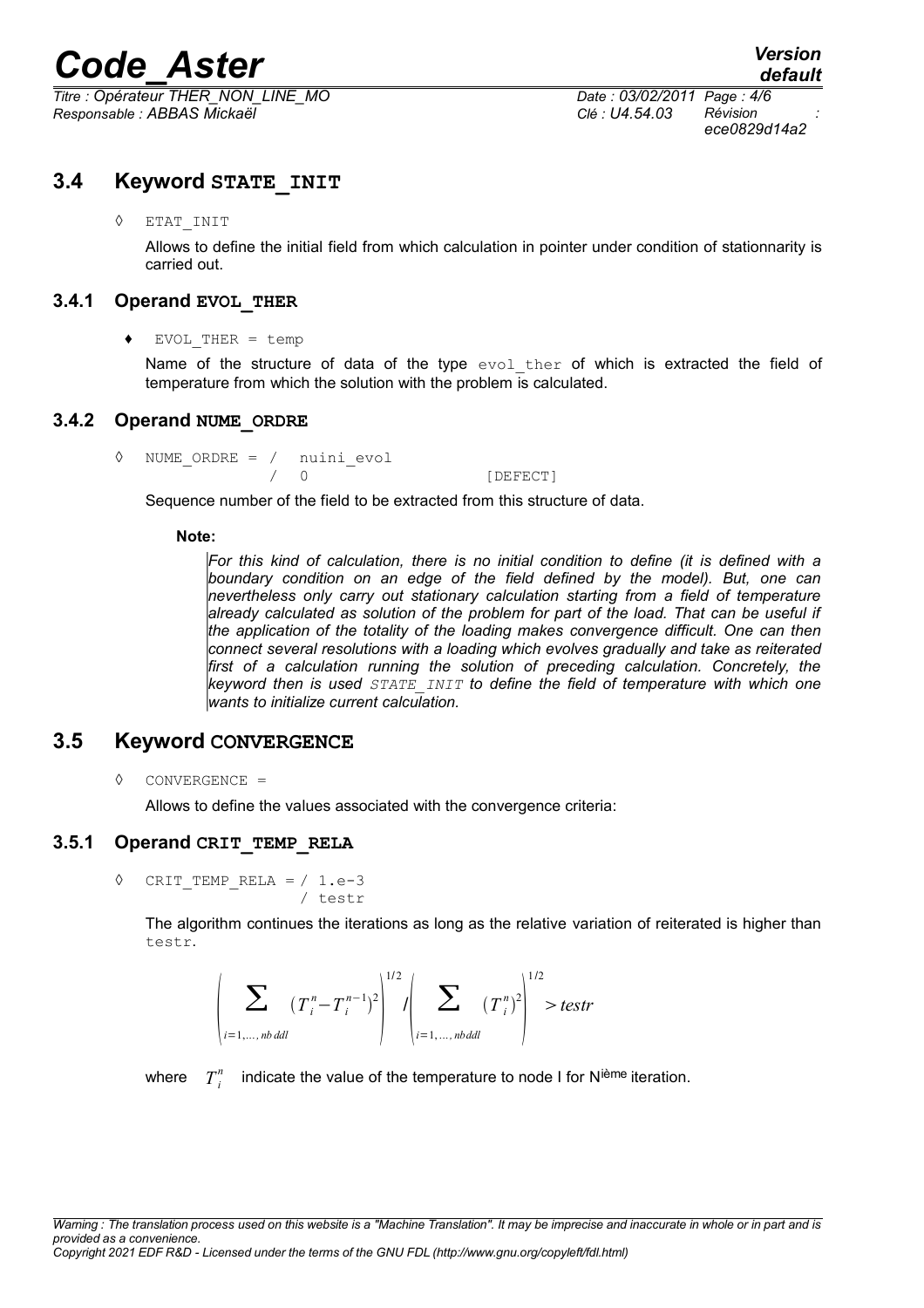*Titre : Opérateur THER\_NON\_LINE\_MO Date : 03/02/2011 Page : 5/6 Responsable : ABBAS Mickaël Clé : U4.54.03 Révision :*

*ece0829d14a2*

#### **3.5.2 Operand CRIT\_ENTH\_RELA**

 $\Diamond$  CRIT ENTH RELA = / 1.e-2 / testl

> The algorithm continues the iterations as long as the relative variation of reiterated is higher than testl.

$$
\left| \sum_{i=1,...,N} (\beta_i^n - \beta_i^{n-1})^2 \right|^{1/2} / \left| \sum_{i=1,...,N} (\beta_i^n)^2 \right|^{1/2} > test1
$$

where  $\,\,\beta_i^{\,n}\,\,$  indicate the value of the enthalpy with N<sup>ième</sup> iteration with I<sup>ième</sup> not Gauss.

#### **3.5.3 Operand ITER\_GLOB\_MAXI**

◊ ITER\_GLOB\_MAXI = / 10

The algorithm continues the external iterations as long as the iteration count external is lower than iterl.

#### **3.6 Keyword SOLVEUR**

◊ SOLVEUR =

This keyword factor is optional: it makes it possible to choose another solvor of resolution of system.

This operand is common to the whole of the total orders [U4.50.01].

/ iterl

#### **3.7 Operand TITLE**

◊ TITLE = title

Title which one wants to give to the result stored in  $t_{\text{emp}}$  structure of data of the type  $\text{evol-ther}$ [U4.03.01].

### **4 Modeling**

The problems of nonlinear thermics in pointer and under condition of stationnarity can be treated with models using the finite elements 3D or 2D plan described in the documents [U3.23.01] and [U3.24.01].